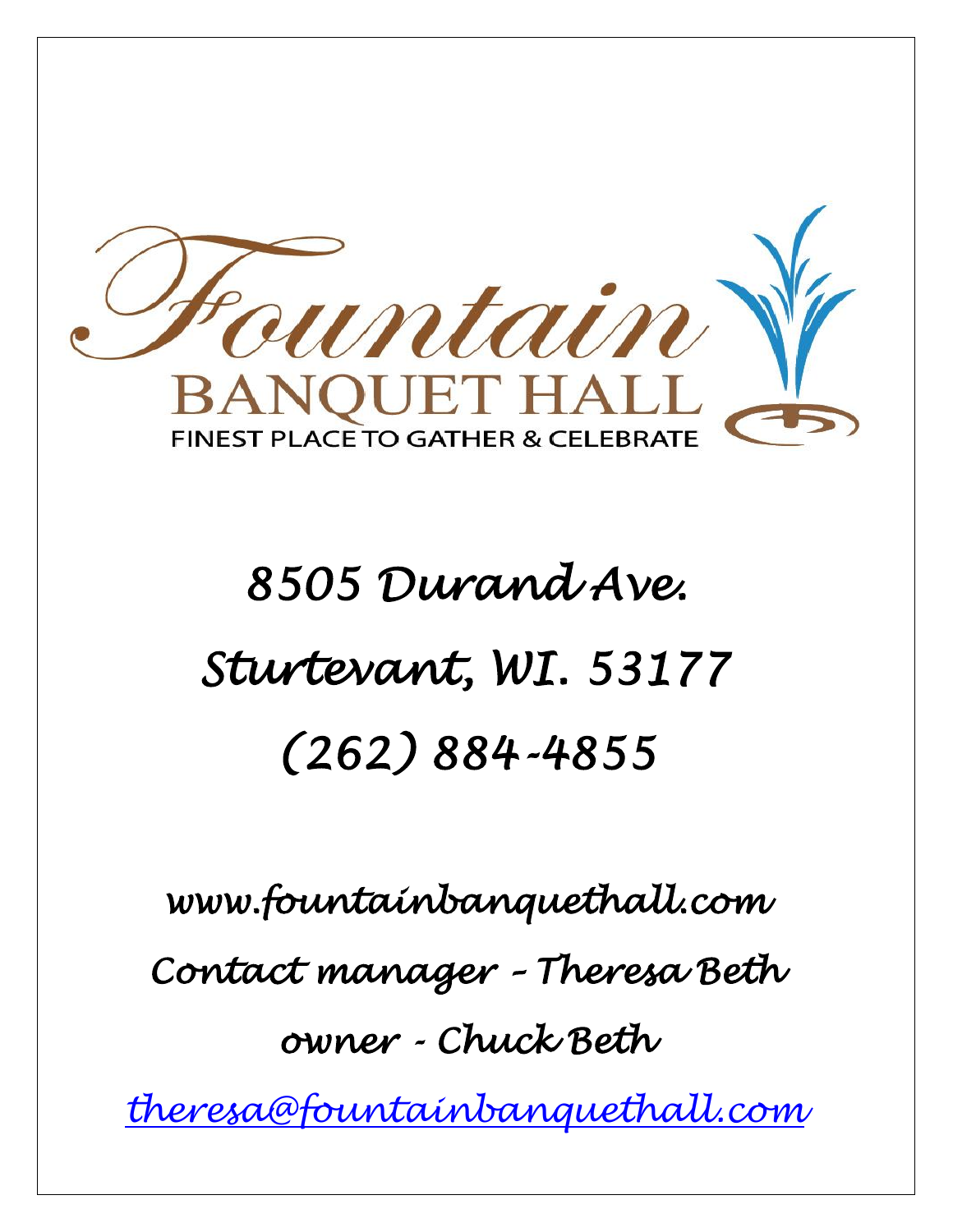## *About Us and Policies*

*Thank you for considering Fountain Banquet Hall* 

- *Fountain Hall can accommodate wedding receptions, anniversaries, class reunions, business meetings and luncheons, holiday parties, and banquets for up to 600 guests.*
- *All Saturday events require a minimum of 150 guests for dinner per hall.*
- *North hall can accommodate up to 600 people and is \$775 to rent. North hall can be split in half, accommodating up to 300 people on each side and is \$425 to rent. South hall can accommodate up to 350 people and is \$525 to rent with dinner purchase.*
- *Non-refundable \$500 deposit required upon contract signing.*
- • *Signed contract and deposit will hold the hall for your special date.*
- *Fountain Hall has its own full-time in-house caterer.*
- *No food or beverage carry-in allowed.*
- *All events require Security.*
- *Prices subject to change.*

• *All sales subject to Wisconsin sales tax.*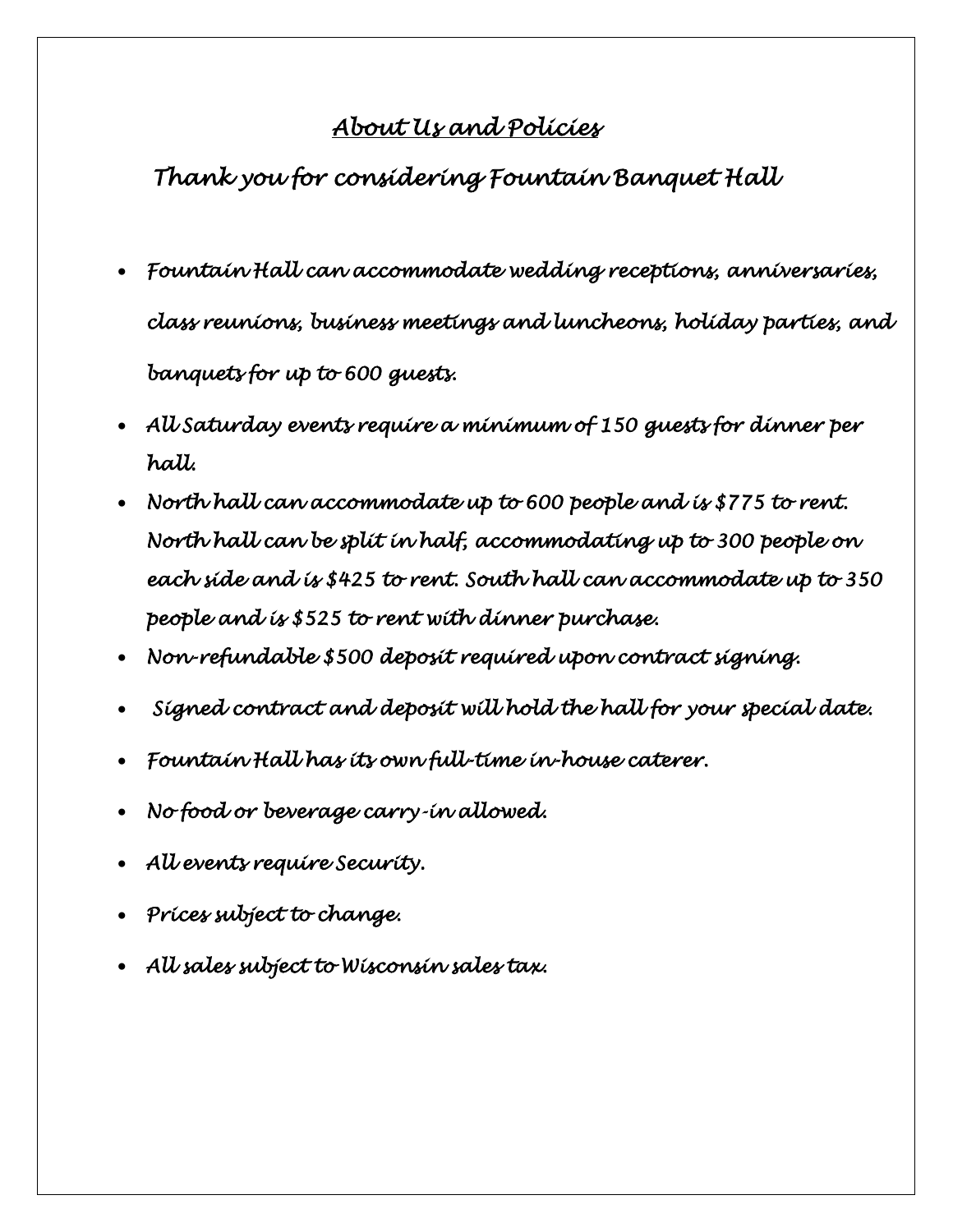### *Dinner Buffets*

### ❖ *Fountain Hall Classic I \$14.95*

*Includes baked chicken, sliced beef, mostaccioli, meatballs and sausage, parsley buttered potatoes, green beans, salad, bread, and butter.*

### ❖ *Fountain Hall Classic II \$16.95*

*Includes choice of baked or barbequed chicken Choice of roasted pork with gravy or sliced beef or ham Choice of parsley buttered potatoes or mashed potatoes Choice of baked mac and cheese or alfredo Choice of green beans or corn or peas or carrots Includes salad, bread, and butter.* 

### ❖ *Fountain Hall Classic III \$17.95*

*Choice of two of the following: Turkey and gravy, sliced beef, beef tips and gravy, baked cod Choice of bruschetta alfredo, baked mac and cheese or creamy tomato pasta Includes choice of parsley buttered potatoes, mashed potatoes or garlic mashed potatoes Includes choice of green beans, corn, peas, medley or carrots Includes salad, bread, and butter.* 

> *All dinners subject to 18% gratuity and 5.0% sales tax Beef carving station add \$4 per person Prime rib carving station \$6 per person Family Style additional \$1.75 per person*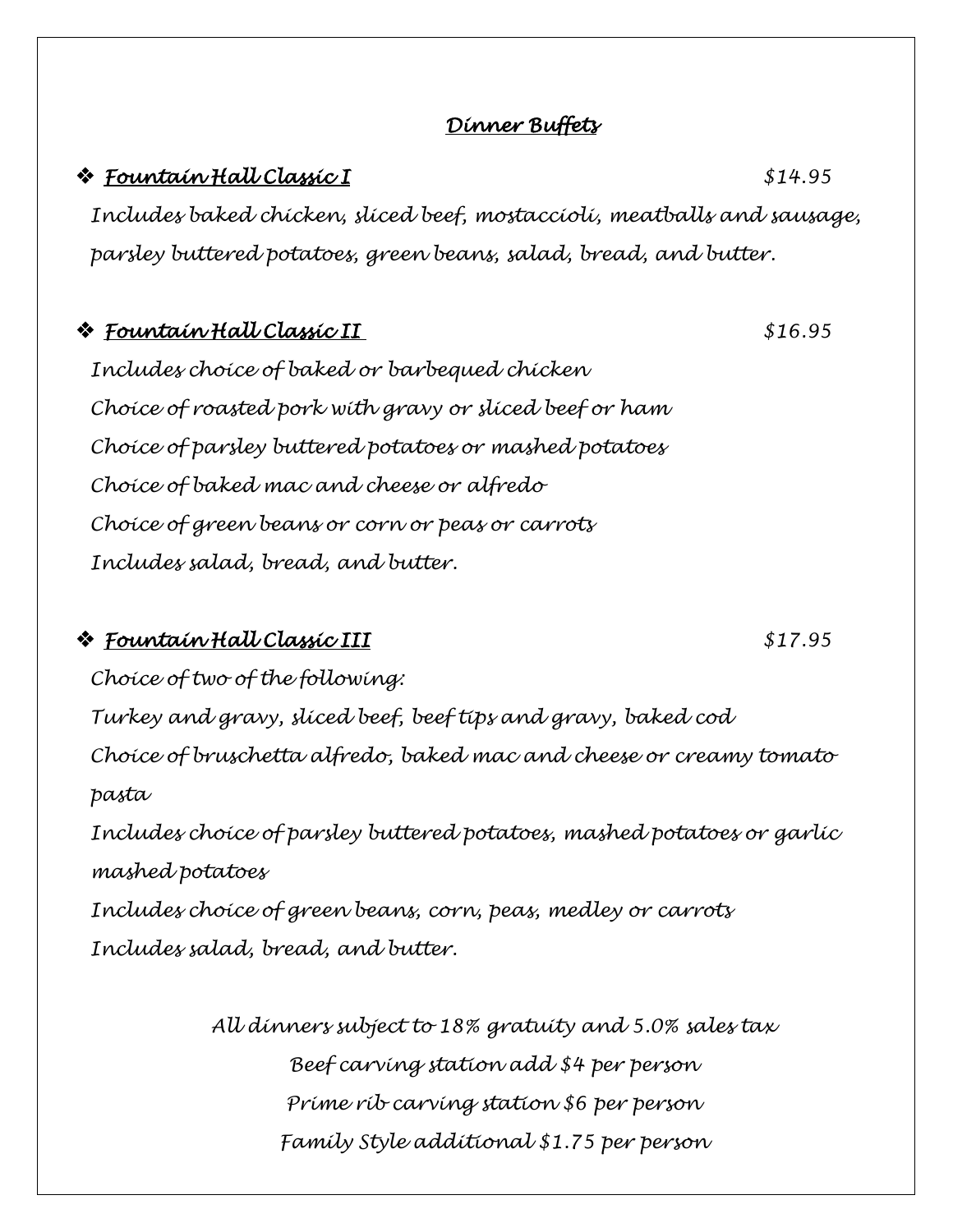### ❖ *Fountain Hall Classic IV \$18.95*

*Choice of 3 meats, 1 potato, 1 pasta, and 1 vegetable Includes salad, bread, and butter.*

### *Meats Pasta*

*Turkey and gravy Mostaccioli Chicken parmesan Rigatoni with broccoli Italian beef or sliced beef Rice pilaf Baked or broasted chicken Alfredo Ham Baked mac and cheese Beef tips and gravy Creamy tomato pasta Chicken Marsala Creamy garlic pasta Pork spare ribs Baked cod Vegetable* 

### *Potatoes Corn*

*Mashed Medley Parsley buttered Carrots Cheesy potatoes Peas Red skin potatoes Sauteed zucchini Garlic mashed Green bean casserole Baked or mashed potato station*

*Pork loin with mushroom gravy Wild rice with mushrooms*

# *Green beans*

*All dinners subject to 18% gratuity and 5.0% sales tax Beef carving station add \$4 per person Prime rib carving station \$6 per person Family Style additional \$1.75 per person*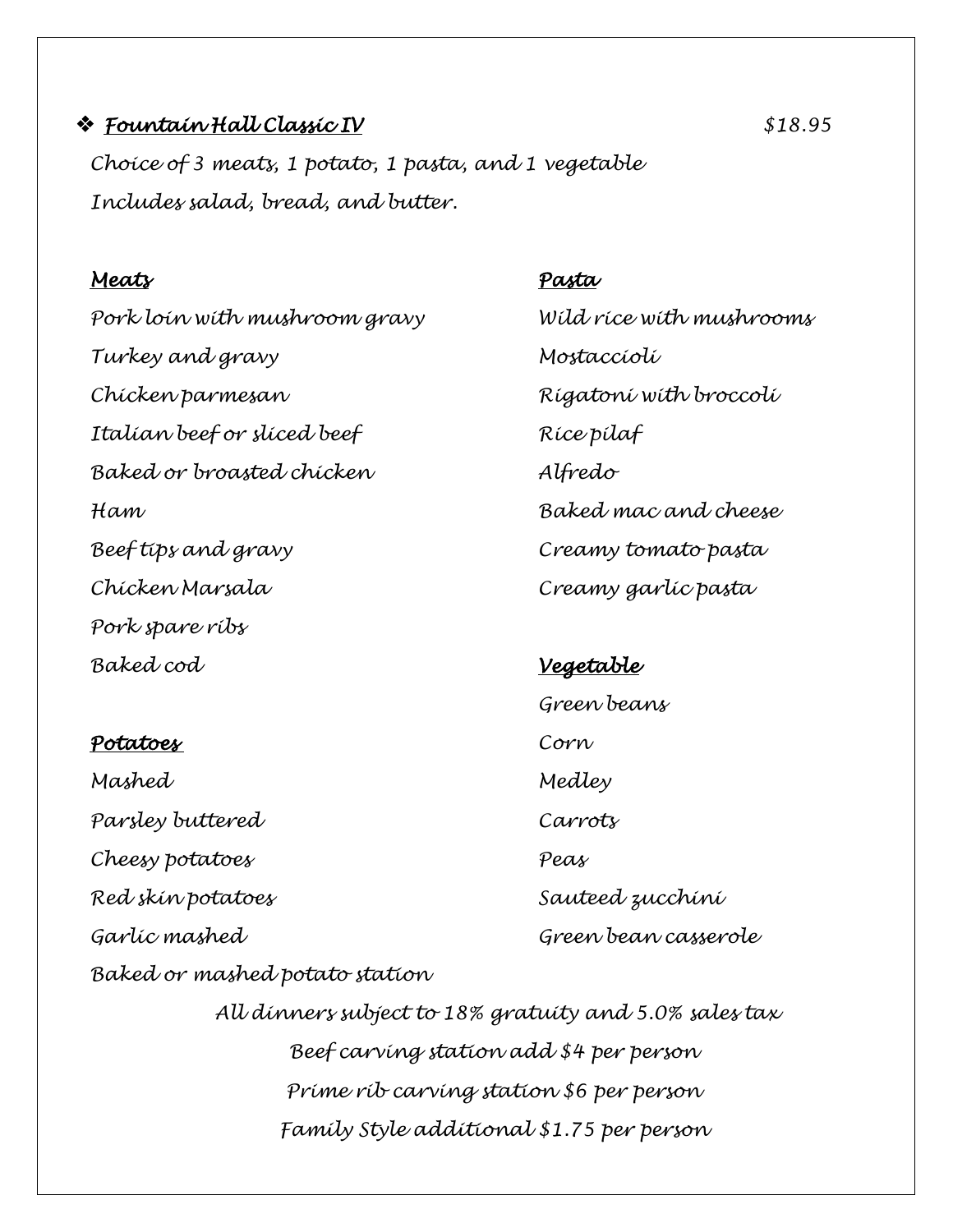### ❖ *Fountain Hall Classic V*

*La selección de dos combinaciones es \$14.95 o tres combinaciones por \$17.95 Opciones:* 

*1. delicioso pollo cocinados en nuestra auténtica condimentos especiales.*

*2. Carne de puerco cocido a fuego lento sazonado con nuestra propia combinación de especias auténticas.*

*3. fajitas de res ó fajitas de pollo con pimientos y cebolla. Incluye mostaccioli con carne o pasta alfredo Incluye opción de arroz o papas. Incluye frijoles refritos, elote, fruta ó ensalada ó chips Incluye tortillas y salsa (verde o rojo)*

*Choice of two entrée \$14.95, three entrée \$17.95.*

*1. Delicious chicken cooked in our authentic special seasoning.*

*2. Slow cooked Pork seasoned with our own blend of authentic spices.*

*3. Beef or chicken fajitas with peppers and onions.*

*Includes mostaccioli with meat sauce or pasta alfredo*

*Includes choice of rice or potatoes.*

*Includes refried beans, corn, and fruit or salad or chips.*

*Includes tortillas, and salsa (green or red)*

*All dinners subject to 18% gratuity and 5.0% sales tax Beef carving station add \$4 Per Person*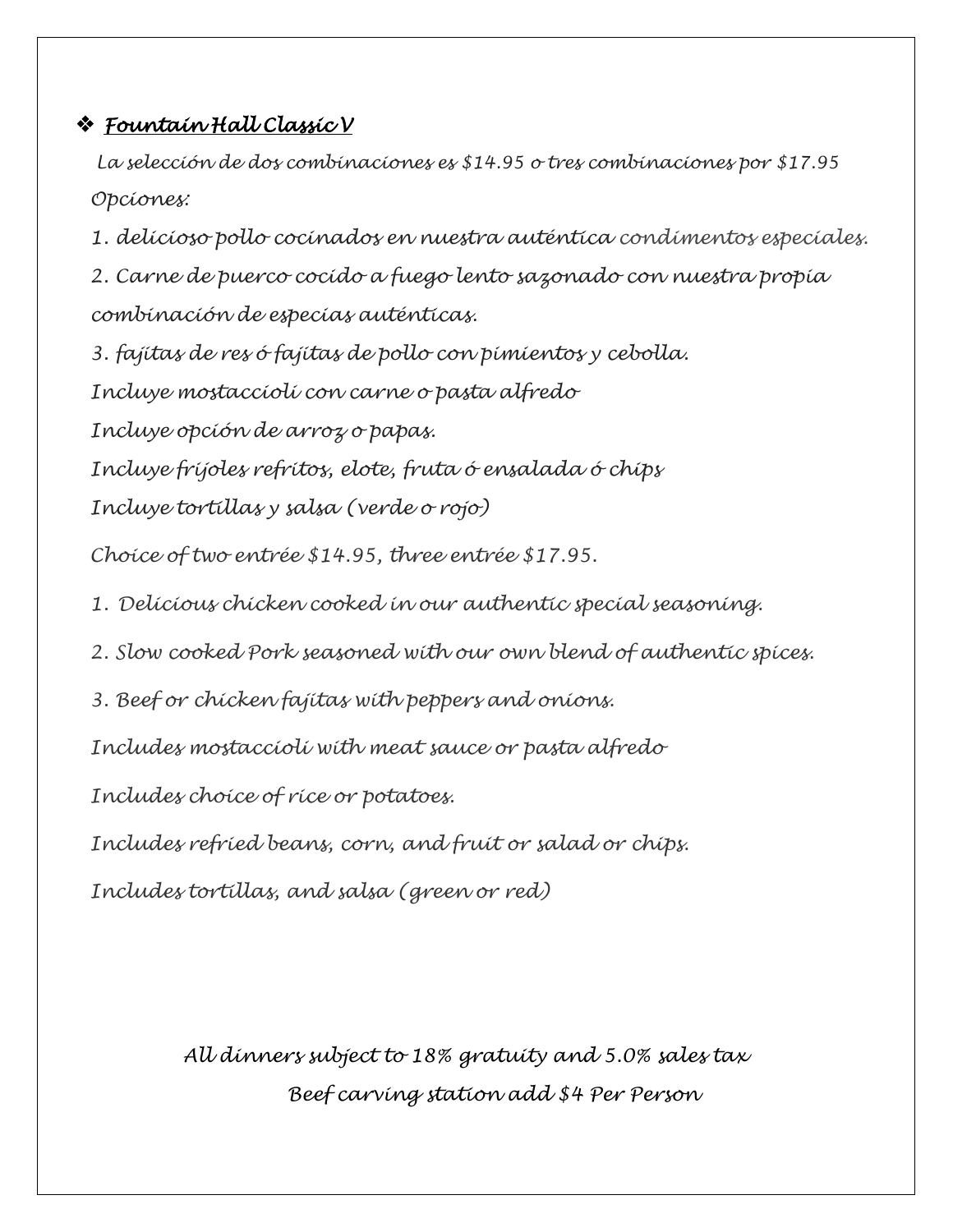### *Sit Down Dinner Options*

*Fish: \$19.95* 

- *Stuffed poorman's lobster served with twice baked potato and green beans*
- *Tortilla crusted tilapia served with rice pilaf and vegetable medley*
- *Teriyaki salmon served with stir fried vegetables and twice baked potato*

### *Chicken: \$19.95*

- *Lasagna stuffed chicken breast, served with a twice baked potato and green beans*
- *Chicken breast stuffed with spinach, bacon, and cheese, topped with hollandaise sauce, and served with twice baked potato and green beans*
- *Stuffed chicken marsala, served with garlic mashed potatoes and winter blend vegetables*

### *Chops: \$21.95*

- *One stuffed Pork Chop (1lb) served with mashed potatoes and vegetables*
- *Rack of Lamb, served with twice baked potato and green beans*

*Steak: \$23.95* 

- *10 oz. tenderloin, served with baked or twice baked potato and green beans*
- *10 oz. prime rib, served with baked or twice baked potato and green beans*
- *10 oz. Ribeye, served with baked or twice baked potato and green beans*

*All dinners include salad, bread, and butter. All dinners subject to 18% gratuity and 5.0% sales tax*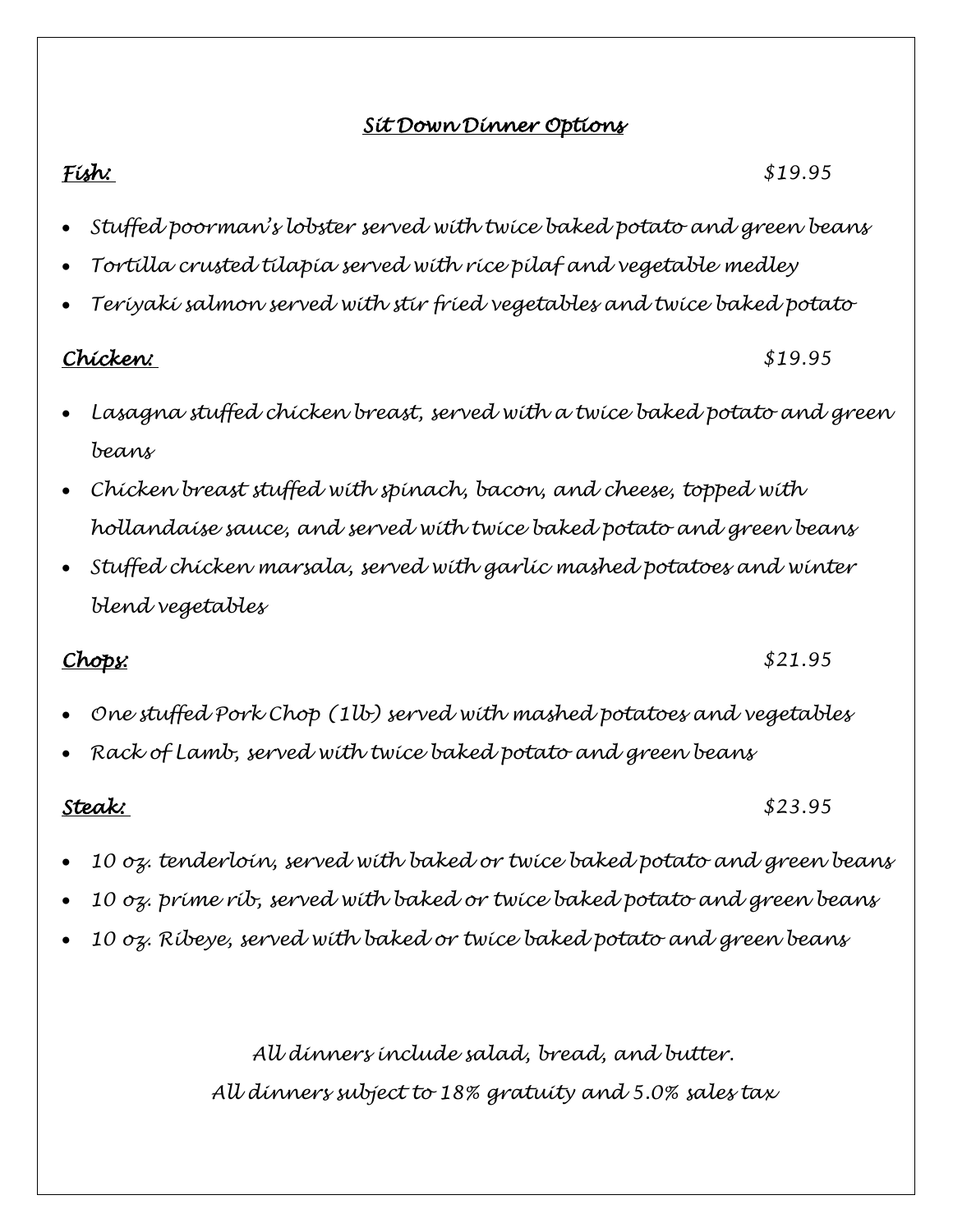### *Breakfast and Lunch Menu*

❖ *Continental Breakfast\* \$9.95* 

# *Includes pastries, kringle, bagels with cream cheese, muffins, yogurt, fresh fruit, coffee and orange juice.*  ❖ *Breakfast Buffet I\* \$10.95 Includes pancakes, scrambled eggs, bacon, sausage, breakfast potatoes, fresh fruit, coffee and orange juice.* ❖ *Breakfast Buffet II\* \$12.95 Includes pancakes, scrambled eggs, bacon, sausage, breakfast potatoes, French toast, kringle, muffins, fresh fruit, coffee and orange juice.* ❖ *Classic Lunch Buffet I \$10.95 Choice of baked chicken, or sliced beef, or roasted pork with gravy or ham, mashed or parsley buttered potatoes, green beans, salad and bread.*

### ❖ *Classic Lunch Buffet II \$12.95*

*Choice of baked chicken, or sliced beef, or roasted pork with gravy or ham, Includes mostaccioli with meatballs. Choice of mashed or parsley buttered potatoes, and choice of green beans or corn or carrots. Includes salad and bread.*

> *All dinners subject to 18% gratuity and 5.0% sales tax Beef carving station add \$4 Per Person Family Style additional \$1.75 per person \*Breakfast not available family style*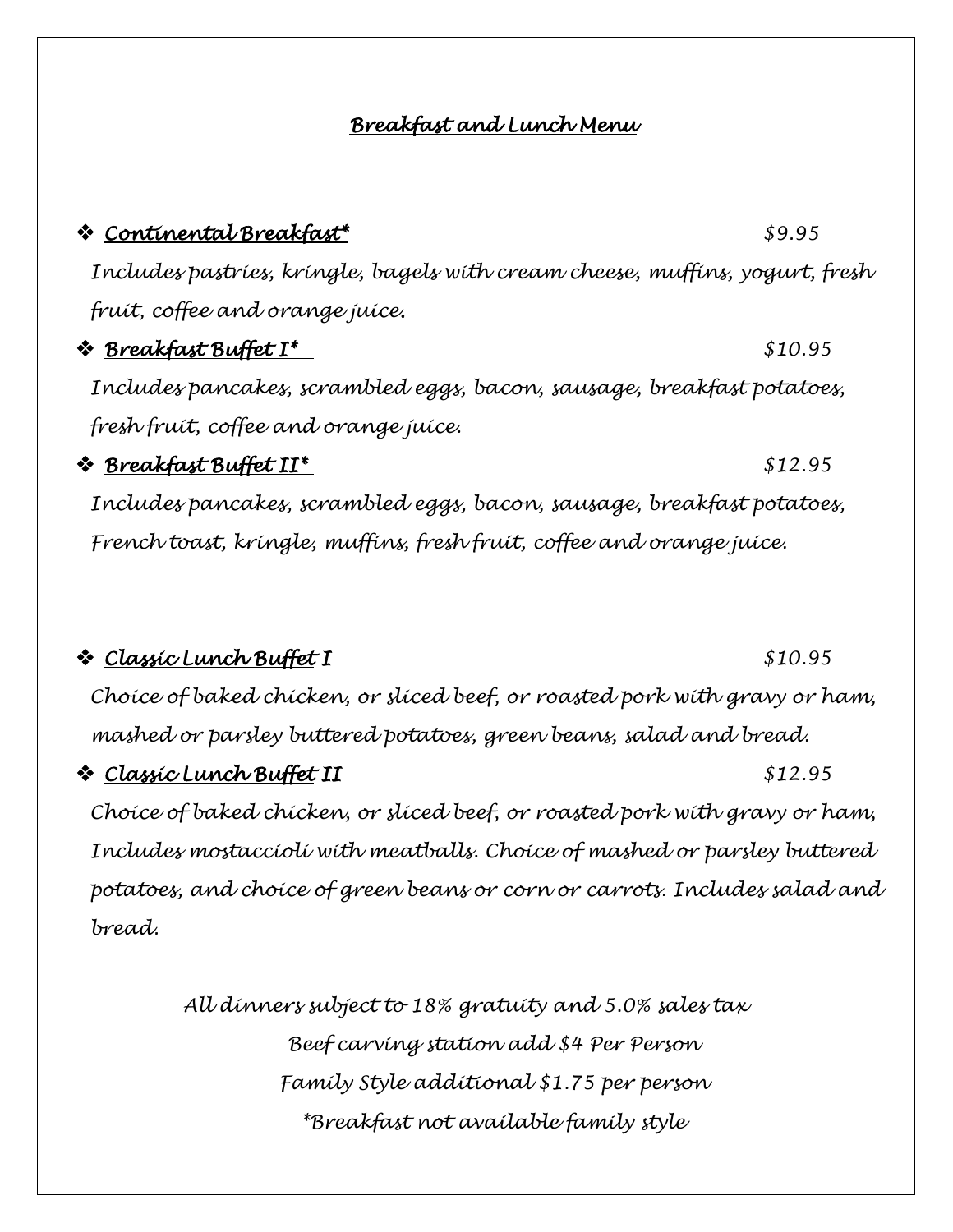### *Brunch Menus and More*

### ❖ *Classic Brunch I\* \$11.95*

*Includes scrambled eggs, pancakes or French toast, breakfast potatoes, ham, bacon or sausage, fruit, kringle or muffins. Includes orange juice.*

### ❖ *Classic Brunch II\* \$13.95*

*Includes baked chicken, ham, scrambled eggs, breakfast or cheesy potatoes, bacon or sausage, waffle bar with syrups, fruits, and whipped cream. Includes orange juice.*

### ❖ *Taco bar with all the fixings\**

*One meat: \$9.95 Two meats: \$11.95 Three Meats \$13.95 Includes choice of ground beef, pork or chicken. Also, includes tortillas, rice, beans, salsa, and all the fixings such as lettuce, shredded cheese, black olives, onions, cilantro, tomatoes, sour cream, jalapenos and salsa.*

### ❖ *Coffee Station \$75.00*

*All dinners subject to 18% gratuity and 5.0% sales tax Beef carving station add \$4 per person Prime rib carving station add \$6 per person \*Family Style not available for Brunch or tacos*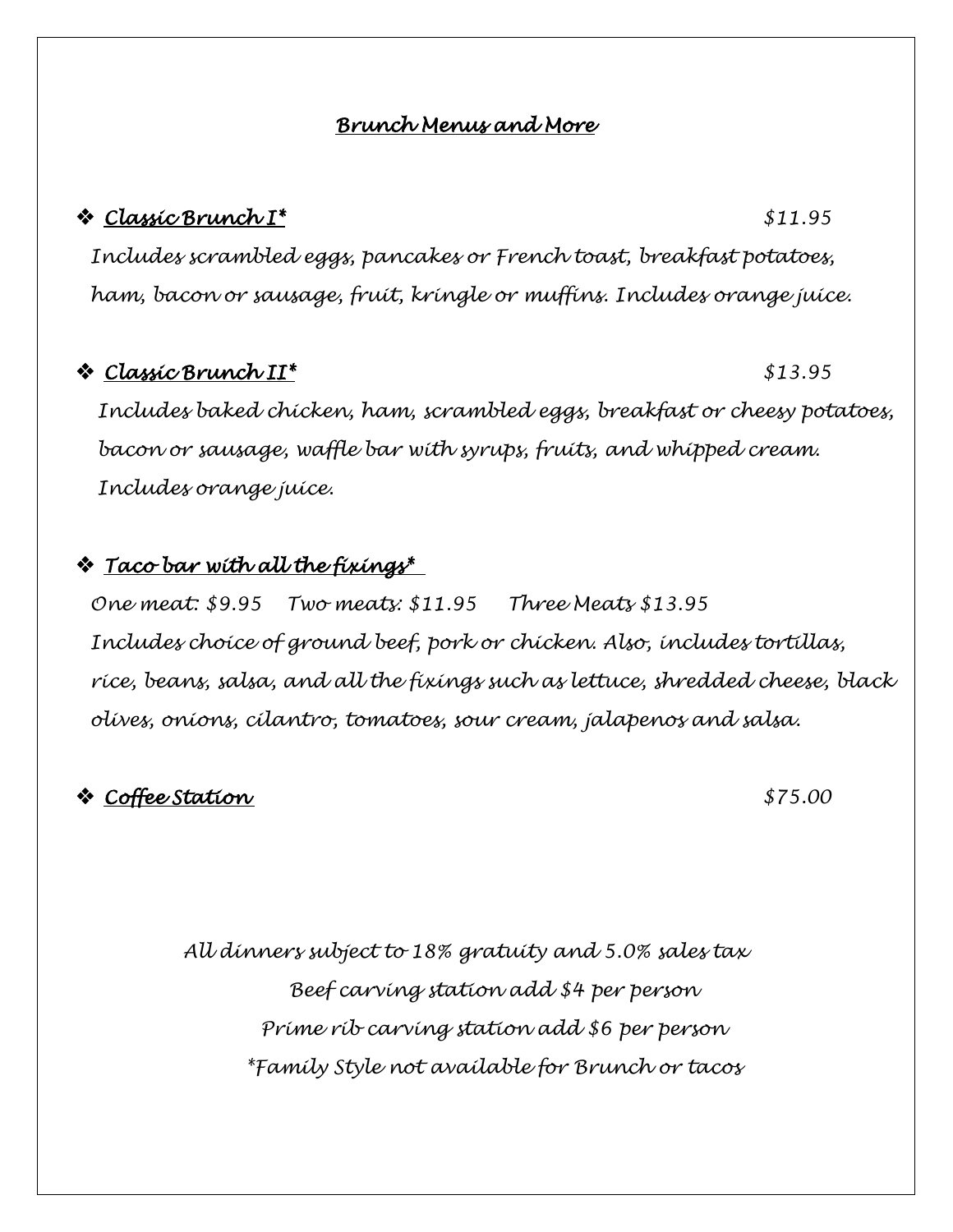### *Appetizers*

| Cheese $\mathcal E$ Crab stuffed Shrimp (serves 75)   | \$180.00 |
|-------------------------------------------------------|----------|
| Stuffed Mushrooms (serves 75)                         | \$140.00 |
| Shrimp cocktail (serves 50)                           | \$190.00 |
| Chícken wings (serves 50)                             | \$120.00 |
| Chícken stríps (serves 50)                            | \$90.00  |
| Meatballs in red sauce, Tangy, or Swedish (serves 75) | \$120.00 |
| Chíps and Salsa(serves 75)                            | \$90.00  |
| Little Smokies W/BBQ sauce (serves 75)                | \$120.00 |
| Whole smoked salmon (serves 75)                       | \$120.00 |
| Ham and cream cheese pinwheels (serves 50)            | \$90.00  |
| Artichoke díp (serves 50)                             | \$90.00  |
| Taco díp wíth chíps (serves 75)                       | \$90.00  |
| Beer cheese díp wíth pretzels (serves 75)             | \$90.00  |
| Cheese, sausage, and crackers (serves 50)             | \$75.00  |
| Cucumber sandwiches (serves 40)                       | \$75.00  |
| Bruschetta bar (serves 50)                            | \$90.00  |
| Fruit bowl (serves 50)                                | \$150.00 |
| Veggíe or relísh tray (serves 75)                     | \$90.00  |
| 75 Míní sandwíches (chícken salad, ham, turkey)       | \$150.00 |
| Pasta salad (serves 75)                               | \$100.00 |
|                                                       |          |

*All food selections subject to 18% gratuity and 5.0% sales tax*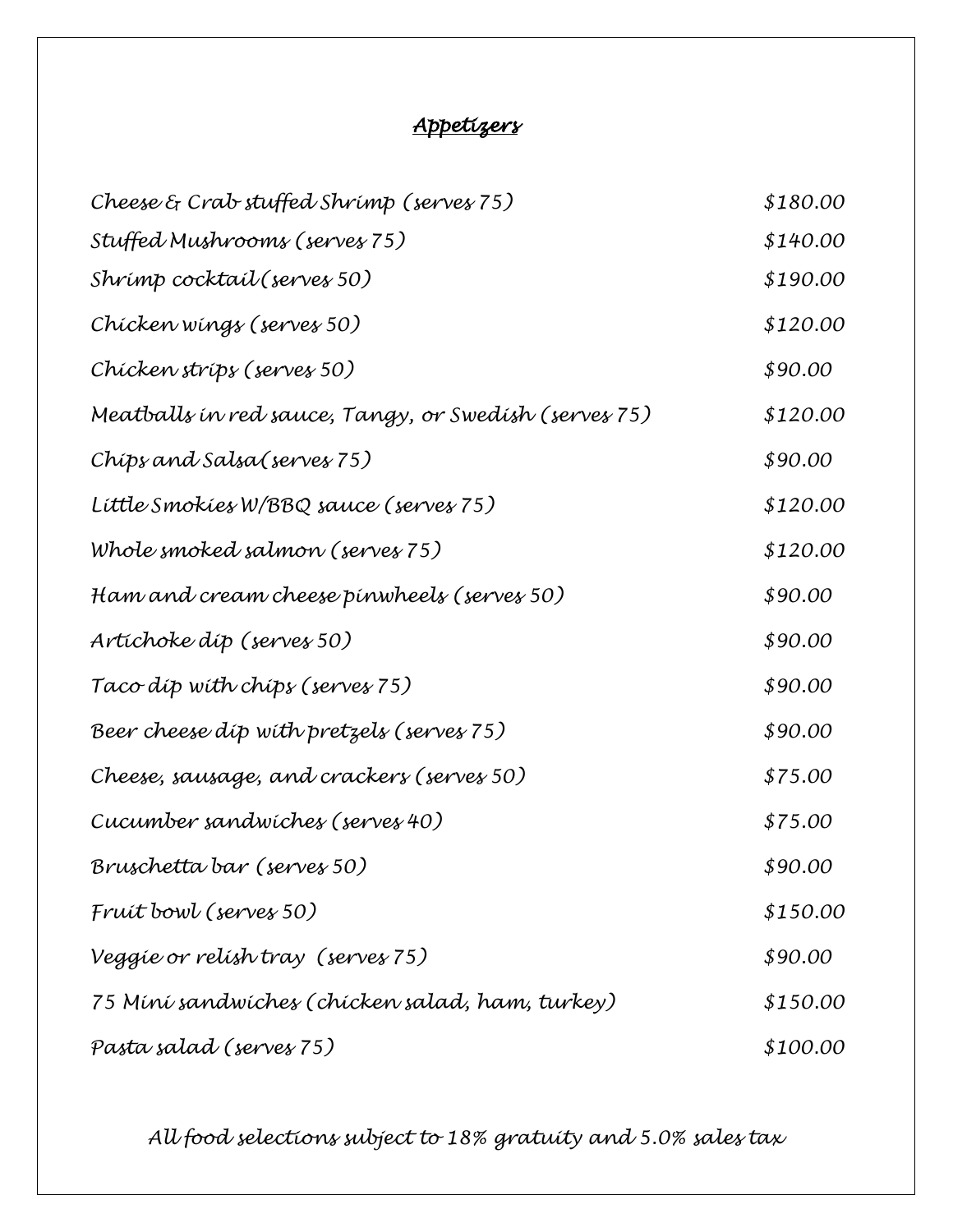# *Pizza Options*

| Homemade þízza (cheese, sausage, pepperoní)                          |                        | $$19.95$ each      |  |
|----------------------------------------------------------------------|------------------------|--------------------|--|
| Specialty pizza                                                      |                        | \$24.95 each       |  |
| (Bbg chícken, Phílly cheese steak, Chuck's specíal, Hawaíían,        |                        |                    |  |
| Buffalo chícken, Chícken Bacon Alfredo, Meat Lover, House specíal)   |                        |                    |  |
| <u>Dessert Options</u>                                               |                        |                    |  |
| Platter of Cookies (72 large)                                        |                        | \$75.00            |  |
| (Sugar, Oatmeal, Chocolate Chip, Double chocolate chip)              |                        |                    |  |
| Míní Cheesecake Bítes                                                | $(105 \text{ pieces})$ | \$160.00           |  |
| Donuts (12 Count)                                                    |                        | \$18.00            |  |
| Half sheet cakes (Serves 30)                                         |                        | \$65.00            |  |
| Brownies (serves 40)                                                 |                        | \$75.00            |  |
|                                                                      |                        |                    |  |
| <u>Bar Options</u>                                                   |                        |                    |  |
| Fountain Soda Unlimited                                              |                        | \$1.50 per person  |  |
| 2-líter Soda Servíce                                                 | 8 two liters per case  | $$28.00$ per case  |  |
| ½ barrel domestic beer                                               |                        | \$225.00           |  |
| 1/2 barrel import beer                                               |                        | MP                 |  |
| Verde Spumante Champagne                                             |                        | \$18.00 per bottle |  |
| Champagne Fountain rental free w/case of champagne                   |                        | \$160.00           |  |
| Frozen Alcohol Slushíes' 6 Gallons                                   |                        | \$125.00           |  |
| (strawberry, mango, peach, raspberry, or líme margarítas, Daíquírís, |                        |                    |  |
| Pína Colada, Vodka Lemonade)                                         |                        |                    |  |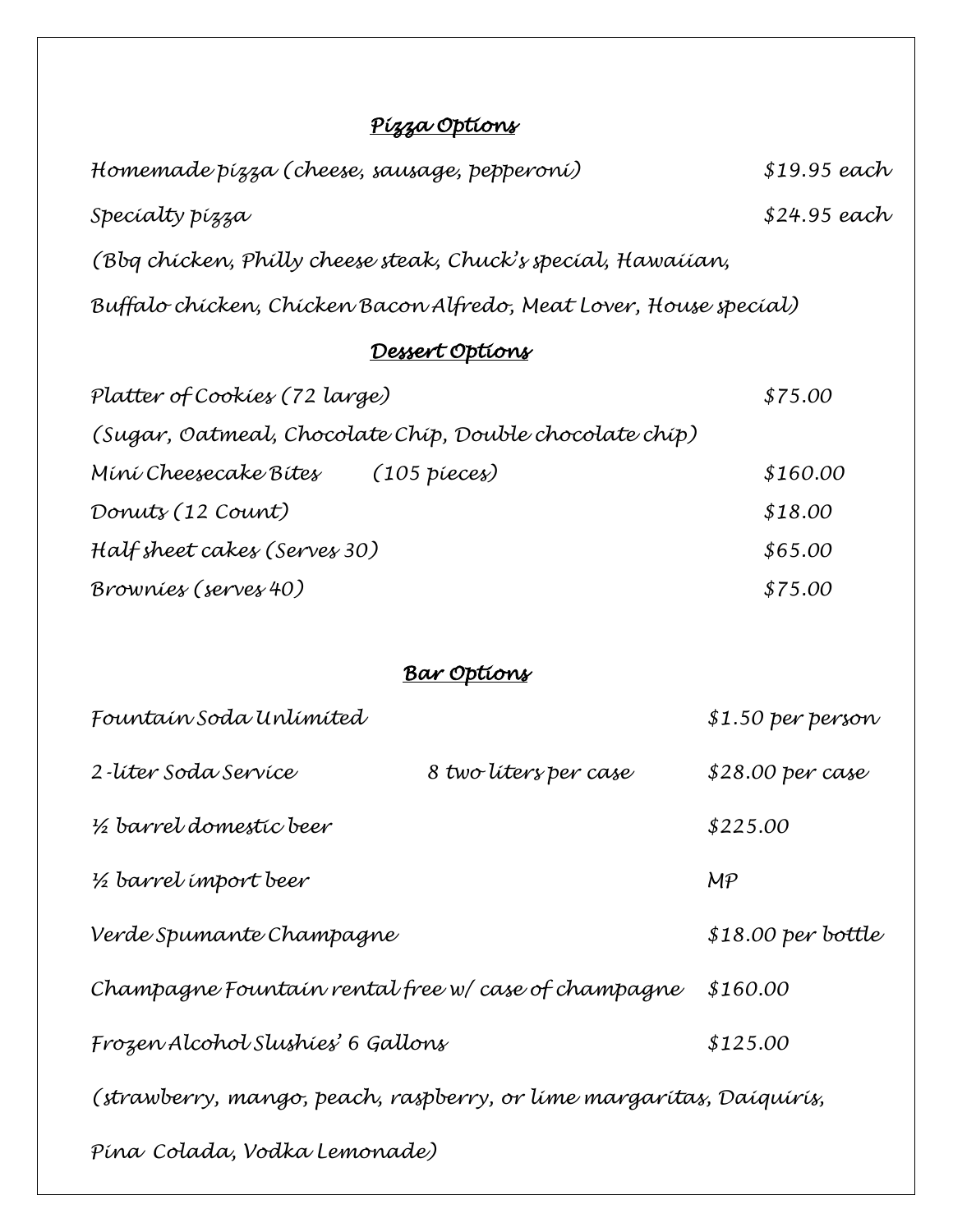*Bar Packages All bar packages are for consecutive hours.*

*Bar packages do not include shots.*

*Standard Open Bar \$6.95 per person 1st hr. \$5 each add hr. Wine and Bottled Beer*

*Premium Open Bar \$7.95 per person 1st hr. \$5 each add hr. Includes Standard Open Bar plus: Vodka, Gin, Rum, Brandy, Whiskey, Bourbon, Tequila, Amaretto, Triple Sec, UV Blue, Mixers, Juice, Garnishes.*

*Executive Open Bar \$8.95 per person 1st hr. \$5.50 each add hr. Includes Premium Open Bar plus: Captain Morgan, Bacardi's, Jim Beam, Malibu, Korbel, Canadian Club, Seagram 7, Yukon Jack, Jose Cuervo, Meyers Rum, Kahlua, Absolute Vodka, Southern Comfort, VO.*

*Elite Open Bar \$9.95 per person 1st hr. \$6 each add hr. Includes Executive Open Bar plus: Crown Royal, Crown Royal Apple, Patron, Don Julio, Jack Daniels, Casadores, Grey Goose, Three Olives Vodkas, Chambord, Tanqueray, Hendricks Gin, Titos, Johnnie Walker, Jameson, Ketal One, Bombay Sapphire, Cîroc, Buchanan's, Hennessey, J & B scotch, Grand Marnier, Makers Mark, Herradura.*

### *Tabbed Bar*

*If host prefers to run a tab for all guests, an 18% service charge will be added to the tab.*

### *Cash Bar*

*If host prefers to have a cash bar only, there will be an additional charge of \$75 per bartender.*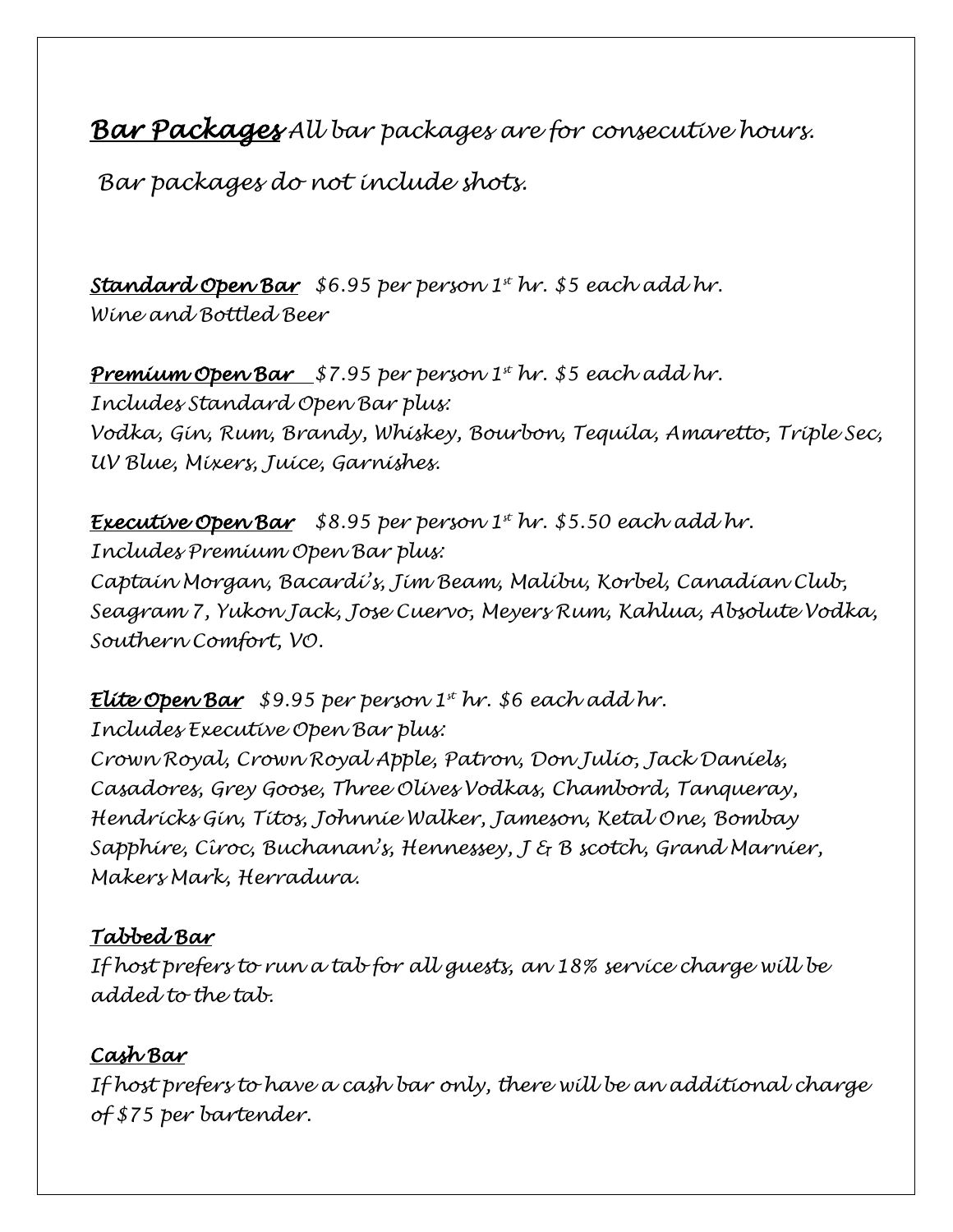*Wines (Sutter Home) \$6 per glass*

*Moscato Riesling Pinot Noir Pinot Grigio Merlo Sauvignon Blanc Sangria \$8.00 White Zinfandel*

*Chardonnay Cabernet Sauvignon*

### *Domestic Bottled Beer \$3.75*

*Miller lite Miller High life Miller Genuine Draft Miller 64 Coors lite Bud lite Budweiser Pabst Busch lite* 

### *Imported Bottled Beer \$4.50*

*Modelo Corona IPA Spotted Cow Angry Orchard Mikes Hard Lemonade Blue Moon Heineken Heineken 00 (N/A) White Claw \$5.00 Murphey's Stout \$5.00*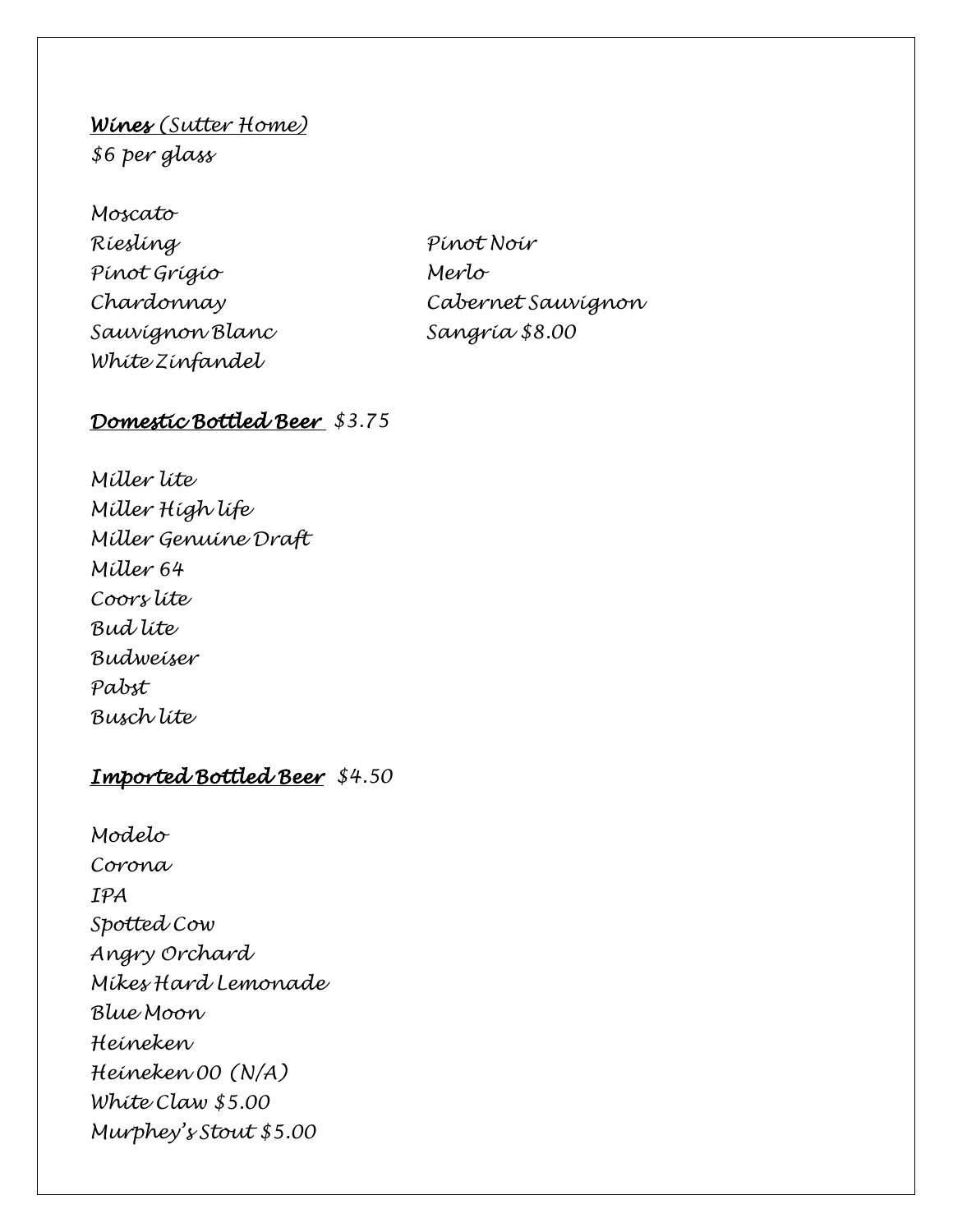### ❖ *Chocolate Fountain (serves 75) \$295*

- *We only use fine Belgian milk or dark chocolate.*
- *Choices may include but not limited to strawberries, creampuffs, pretzel rods, rice crispy treats, chocolate chip cookies, donuts holes.*
- *No oil is added to our chocolate and it is Kosher certified.*



*Prices subject to change*